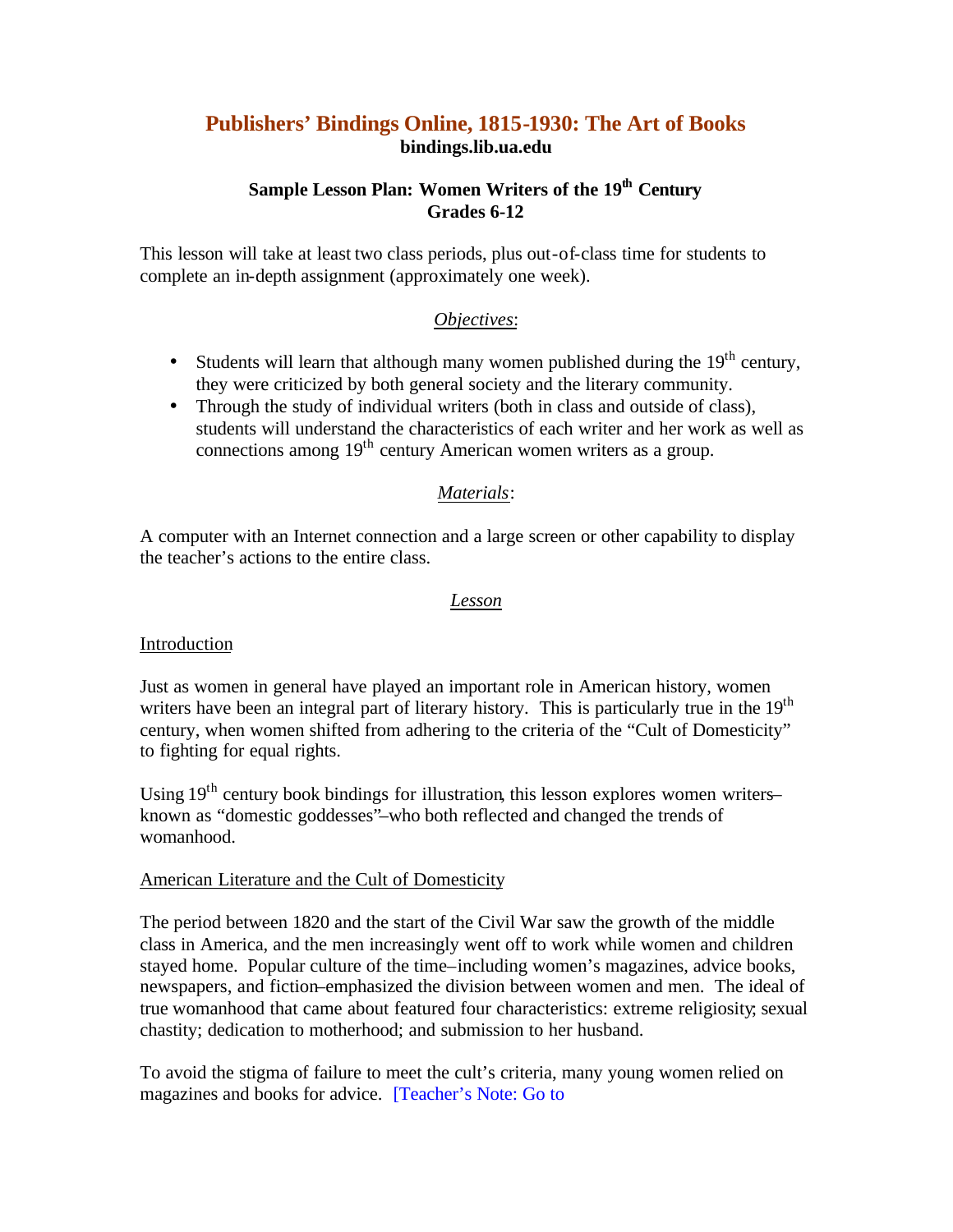http://bindings.lib.ua.edu/sitesearch.html, select the "Search by Keyword" link, and click on "Guided Search" at the top of the page. In the first search box, type in pbw00982. Click on the thumbnail of the book cover, then enlarge the illustration by clicking on the largest of the three boxes under it.] *Ask students what items they see on the front of this book*, First Aid to the Young Housekeeper. *What sort of advice do they think the book contains based on the pictures.* Manuals of this sort often contained advice on a number of topics that would help the woman adhere to the characteristics of true womanhood: how to cook, how to clean properly, how to garden, how to take care of your children; embroidery, dressmaking, fashion; how to act in public.

This atmosphere gave rise to a literary movement of domestic goddesses. These were women who wrote novels, poetry, and non-fiction (such as advice manuals and journalism) about "domestic" subjects. Specifically, their work discussed home life, children, relationships between women, and women's issues such as religion, voting, and slavery.

Although many domestic goddesses wrote about criteria of the Cult of Domesticity, they typically did not meet them. To work as writers, these women either chose not to have families or were accused of neglecting the children they had. Not only did general society not regard these writers as "true women," but the literary community did not take them seriously. In fact, a famous novelist of the time–Nathaniel Hawthorne–called these authors a "mob of scribbling women," and their writings, "trash."

Nonetheless, their work was widely read by women, and many of the authors are famous names today.

Some Famous Domestic Goddesses

• *Sarah Josepha Buell Hale* [In guided search, type pba00376 in the first search box. Click on the thumbnail.]

Sarah Hale founded *Ladies' Magazine* in 1827 to better acquaint young women with their duties, a purpose she continued as editor of *Godey's Lady's Book* for 40 years, beginning in 1837. The widowed mother of five also wrote several books, both fiction and non-fiction, to support her family. [Click on the spine image.] She published her first book, *Northwood*, in 1827. This edition was published in 1852.

• *Harriet Beecher Stowe* [In guided search, type pbw00216 in the first search box. Click on the thumbnail.]

The daughter of a minister who preached against slavery, Harriet Beecher Stowe grew up in a reform-minded household. A teacher and mother of seven children, Stowe was moved by the plight of runaway slaves she knew and wrote her most famous book *Uncle Tom's Cabin,* in 1851. She wrote several other books as well. This was her first book, *The Mayflower*. It was first published in 1843, but this edition was published in 1865.

• *Fanny Fern* [In guided search, type pba01280 in the first search box. Click on the thumbnail.]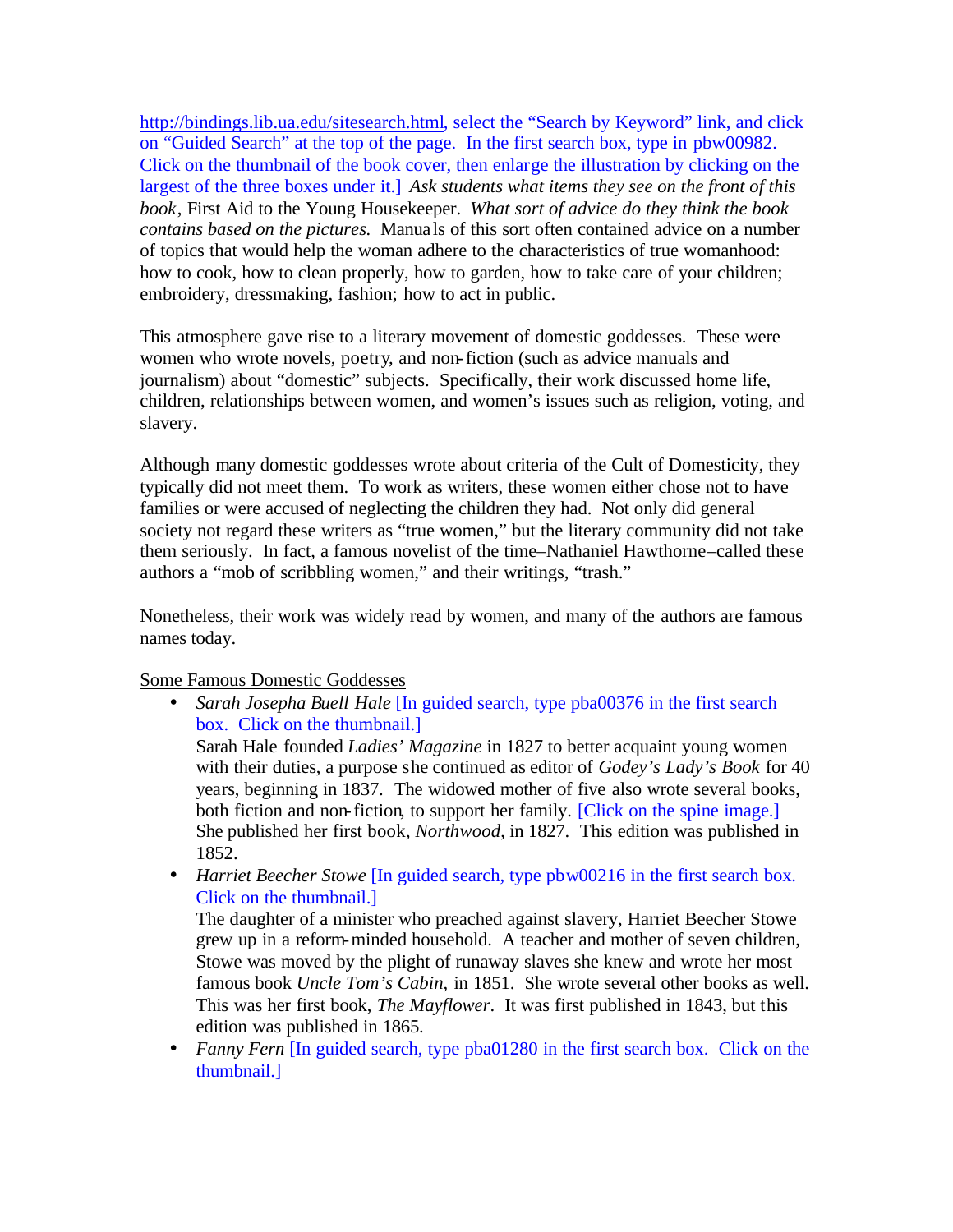Once widowed and once divorced, Sarah Willis turned to journalism to support her two daughters. As the daughter of early  $19<sup>th</sup>$  century newspaper editor Nathaniel Willis, it was a natural profession. Written under the pen name Fanny Fern, Willis's columns were so popular, they were collected into volumes and sold in the U.S. and England. Many of her columns dealt with women's issues, such as suffrage. She also wrote novels. [Click on the spine image.] This one, *Ruth Hall*, was published in 1854.

• *Louisa May Alcott* [In guided search, type pbw00894 in the first search box. Click on the thumbnail.]

Louisa May Alcott came from a poor family and vowed to find work anywhere she could to help make ends meet. The tomboy worked at several jobs before becoming a writer. [Click on the spine image.] Her first book, *Flower Fables,*  was published in 1854. This edition was published in 1900. Alcott is best known for her book *Little Women*. Published in 1868, the book is based on Alcott's relationship with her own sisters.

• *Sarah Orne Jewett* [In guided search, type pbw00223 in the first search box. Click on the thumbnail.]

Sarah Jewett's fiction is characterized by intimate views of characters' lives and the growth and trials of friendship. The wealthy Jewett never married and traveled extensively. She also was friends with several major literary figures of her time, including Mark Twain. *Deephaven*, pictured here, was her first book. Published in 1877, it consists of a variety of related sketches.

• *Mary E. Wilkins Freeman* [In guided search, type pbw00637 in the first search box. Click on the thumbnail.]

Born into poverty, Mary Wilkins Freeman began working at a young age to help her family. She first earned money as a writer in 1881–when she was nearly 30, and published many collections of stories from then on. Freeman did not marry until she was 50, and had no children. She continued to support herself with her writing after committing her husband to a mental hospital and legally separating from him. Themes of her writing included the inner world of women, marriage, morality of women, and rebellious women. She also wrote children's stories, such as those collected in this 1897 book, *Once Upon a Time.*

• *Edith Wharton* [In guided search, type pbw00980 in the first search box. Click on the thumbnail.]

Edith Wharton was an upper-class woman, descended from a participant in the Boston Tea Party, among other historic figures. Her characters largely were based on people she knew in New York aristocracy, and her female characters typically were strong women. The divorcee began writing at an early age but did not publish her first book until 1897, when she was 35. This book, *Italian Backgrounds*, was published in 1905. She later became the first woman to win the Pulitzer Prize, which she received for her 1921 novel *Age of Innocence*.

#### Discussion questions

- 1) What do the book bindings we saw tell us about the work of these women?
- 2) What do these domestic goddesses have in common?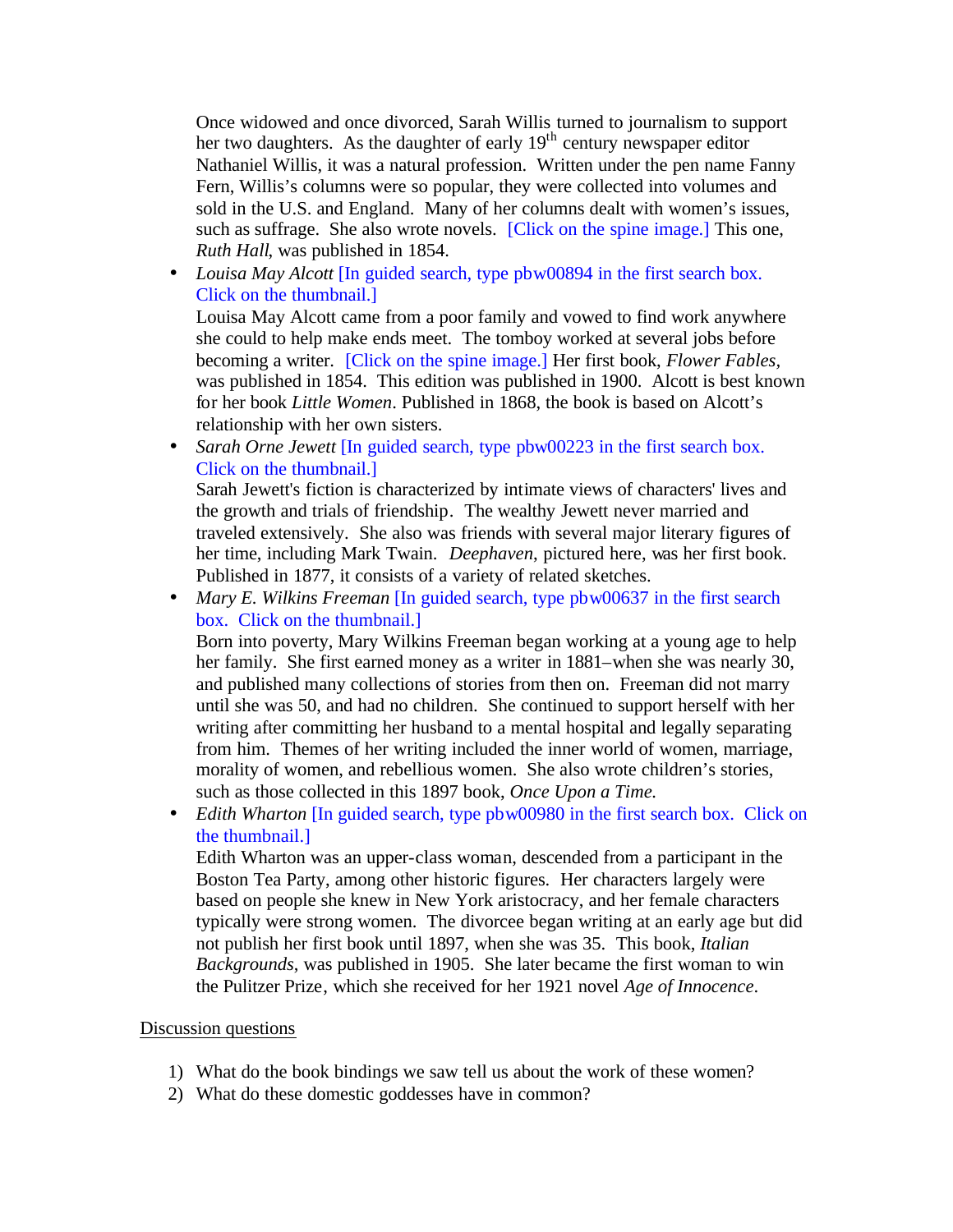- 3) What differences do you see among them?
- 4) Why would society not regard them as "true women"?
- 5) Why would Hawthorne consider their writing "trash"?
- 6) Why is their work important today?

#### **Assignment**

There are many American women writers in the 19<sup>th</sup> century that we have not discussed.

Following is a list of more American women who published in the  $19<sup>th</sup>$  century.

| Addams, Jane              | Hamilton, Gail (Mary Abigail Dodge) |
|---------------------------|-------------------------------------|
| Bates, Katharine Lee      | Lambert, Mary Eliza Perine Tucker   |
| Beers, Ethel Lynn         | Lazarus, Emma                       |
| Burnett, Frances Hodgson  | Leslie, Eliza                       |
| Cather, Willa             | Matthews, Victoria Earle            |
| Child, Lydia Marie        | Murray, Judith Sargent              |
| Chopin, Kate              | Nelson, Alice Dunbar                |
| Davis, Rebecca Harding    | Phelps, Elizabeth Stuart            |
| Dickinson, Emily          | Spofford, Harriet Prescott          |
| Dodge, Mary Mapes         | Truth, Sojourner                    |
| Fuller, Margaret          | Warner, Susan                       |
| Gilman, Charlotte Perkins | Whitman, Sarah Helen Power          |
| Glasgow, Ellen            | Wiggin, Kate Douglas                |
| Gould, Hannah             | Wilcox, Ella Wheeler                |

Students should select or be assigned one woman writer. A good way to do this is to cut out all of the women's names and place them in a bowl or hat, then have each student pull out a name. Ideally, each author will be assigned to only one student.